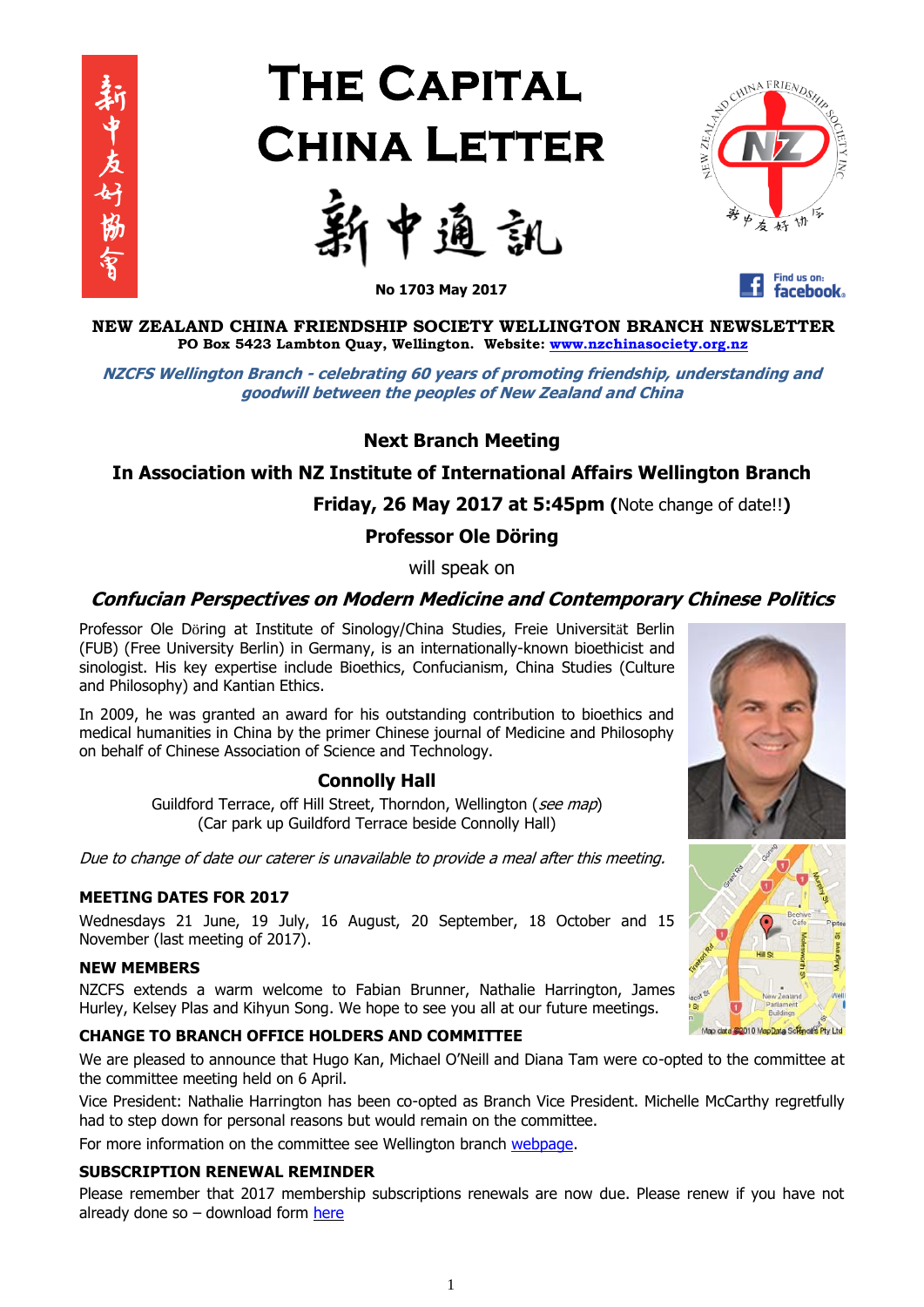## **SPECIAL GENERAL MEETING** to be held at 5.35pm, 26 May 2017

# **Proposed Amendment To Rules Of The Wellington Branch:**

Notice was given in the email to members dated 20 March 2017 that a Special General Meeting will be held at the May branch meeting to amend Rule 8.2(g):

*Such additional Committee members, if any, as the Committee may co-opt, not exceeding three in number*. to read:

*Such additional Committee members, if any, as the Committee may co-opt, not exceeding five in number.* 

# **"BEING CHINESE: A NEW ZEALANDER'S STORY" – HELENE WONG**

Our April talk was given by Helene Wong on her memoir, "Being Chinese: A New Zealander's Story", which covers her own experiences growing up and living in New Zealand, and how the NZ Chinese community has



fitted in to mainstream New Zealand (or not) over the past century.

Helene Wong was born in Taihape 1949 to Chinese parents. Her mother was born in Wellington in 1911, and her father arrived in New Zealand in 1917 at the age of eight. Until about the 1980's she never considered her Chinese heritage, thinking of herself as a New Zealander. However, her first visit to China made her begin to question the identity she had created for herself. During a stay in the United States she began to study Chinese culture, then on her return to New Zealand, she met someone from the village in China her father was born in. As a result of further research, she can now trace her Chinese

ancestry back to the 1200's, and she finds this knowledge of great personal benefit.

She then spoke about the way the Chinese community has been perceived in New Zealand over the years, starting with the influx of Chinese miners to Dunedin in the 1860's up until the present day. Despite receiving praise from some New Zealanders, the majority were against Chinese immigration to New Zealand, and tried to limit this by discriminatory measures such as poll taxes, denying Chinese the right to be naturalised and preventing the wives and children of Chinese men working in New Zealand to join them here.

Attitudes began to change during the Second World War, when China was seen as a valuable ally against the Japanese. Coupled with the desire of most of the NZ Chinese community to assimilate into mainstream New Zealand, and their relatively small number with respect to the rest of NZ society, this led to a reasonably successful integration, although some discriminatory measures were still in place.

However, the upsurge in Chinese migration to New Zealand in the 1980's and 1990's led to a resurgence in anti-Chinese feeling throughout the country. Although unlike in previous years there was no official discrimination, racist stereotyping ("can't speak English properly", "bad drivers") became common again and several newspapers ran articles claiming the increase in Chinese immigration was having bad effects on NZ society.

Helene concluded her talk with an admission that she was no longer as confident as she used to be that Sinophobia was a thing of the past in New Zealand. She felt that there is a racist element in New Zealand society and that recent political events in New Zealand and abroad could give it encouragement. At the same time, she felt there were signs of hope in the willingness of other parts of New Zealand society to oppose this, and also the new found assertiveness of Chinese New Zealanders to stand up for themselves and their community.

Text by Gerard Coyle. Pictures supplied by Diwen Cao.

## **NZCFS 2017 NATIONAL CONFERENCE AND AGM**

This year, our conference will be held in Christchurch May 19 To 21. The theme is: **Rewi Alley "The Spirit Continues"** as we celebrate three milestones:

- The anniversary of 120 years since his birth,
- His first landing in Shanghai 90 years ago, and
- His passing 30 years ago.

For details and registration form, please click [here.](http://nzchinasociety.org.nz/wp-content/uploads/2017/03/Reg-Info-Conference-2017.docx)

Wellington branch committee has decided as in previous years to subsidise the registrations of those members attending by \$60 each. Please let the Secretary know if you are interested.

Note that early bird registration at \$110 has been extended till 16 May.

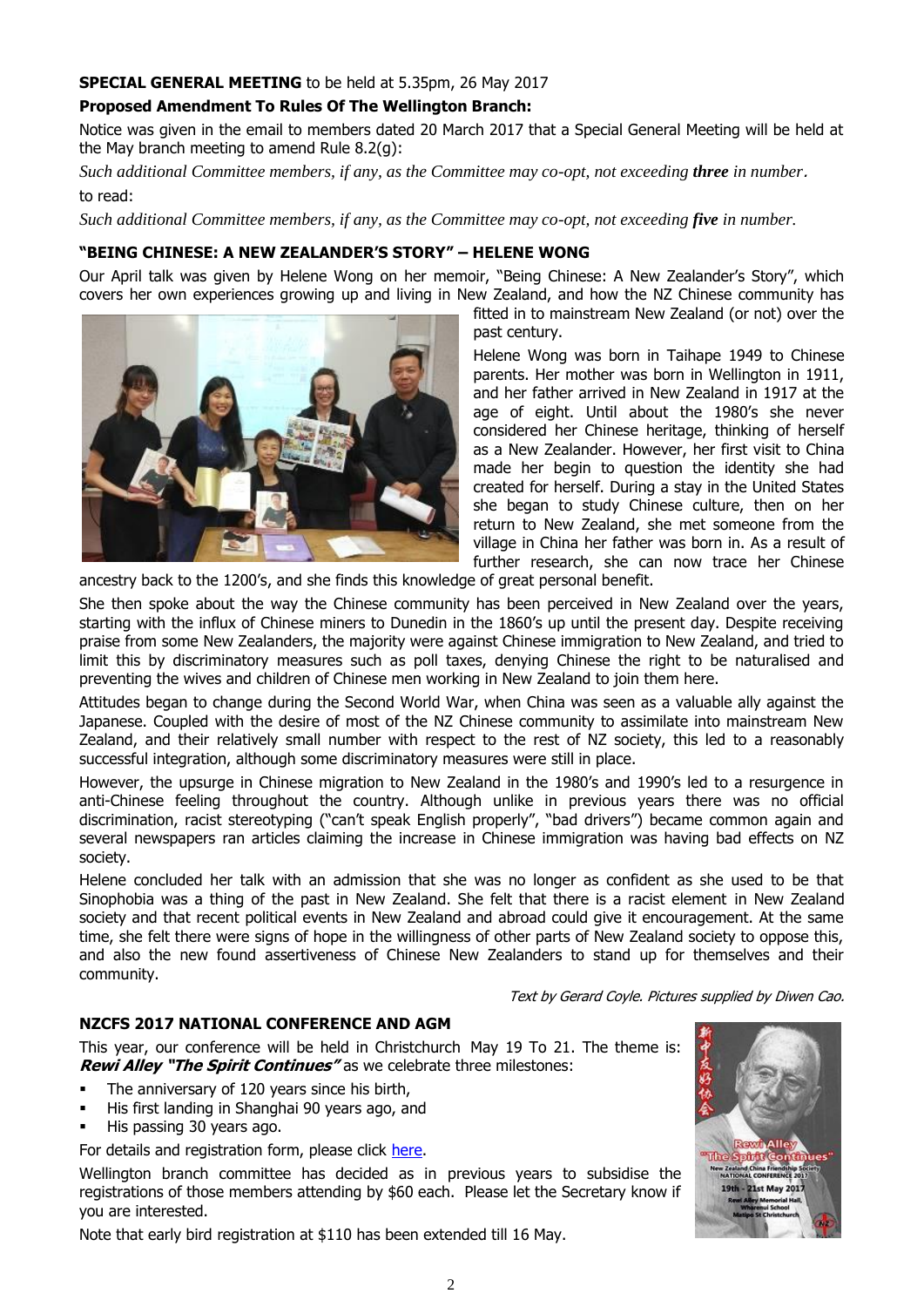## **A GARDEN OF BENEFICENCE: WELLINGTON CHINESE GARDEN SOCIETY FUND RAISING LAUNCH**

On 12 April, The Wellington Chinese Garden Society held a very successful fund raising launch at Te Wharewaka o Poneke Function Centre, Frank Kitts Lagoon.



In spite of the rain and holiday commitments there were over 150 attendees, including the Mayor and several City Councillors, the Chinese Counsellor and staff from the Chinese embassy, MPs Grant Robertson and Dr Jian Yang, community leaders, children and parents. In the course of the afternoon there were a number of items that included a Lion dance, children's choir, pledges and donations by many individuals and organisations.



*Mayor Justin Lester and the lion dance Wellington Chinese Garden Society Committee*

The job of MC was very enthusiastically performed by Laurie Foon, who commented proudly on her one-eighth Chinese ancestry. Speeches were heard from the Chinese Counsellor, Mr Qu Guangzhou (representing the Chinese Ambassador), Mayor Justin Lester, Harvey Wu (President of the Wellington Chinese Garden Society) and Esther Fung, who all stressed the importance and relevance of the Garden of Beneficence for Wellington and New Zealand.

The Garden of Beneficence on the Wellington waterfront will symbolize the strong relationship between New Zealand and China. It will showcase many elements of Chinese culture, and will celebrate Chinese contributions in New Zealand. Above all, the Garden of Beneficence will engender much pride and a strong bond between all New Zealanders, Chinese and its' many local and overseas visitors.

by Dr Robert Lau, NZCFS Wellington representative on Wellington Chinese Garden Society Committee

## **ANZAC DAY SERVICE**

The New Zealand China Friendship Society joined the Wellington Chinese Association and other community groups, for the ANZAC Day wreath-laying service at the cenotaph by Parliament.

Our Committee members Diana Tam (front row, right) and Hugo Kan (back row, second-left) appreciated the opportunity to get together with other groups to commemorate those who laid down their lives for this country. The country of the set of the set of the set of the property of the property of the set of the  $b$  v Diana Tam

## **MANDARIN CORNER** 汉语角 **Room 103, 24 Kelburn Parade, Victoria University of Wellington**

Mandarin Corner was established in 1995 by NZCFS as a weekly event where students learning Chinese can meet with native speakers for conversation and cultural activities in a friendly, relaxed setting. It is now run in partnership with the Confucius Institute at VUW with the help of Mandarin Language Assistants.

Open to all levels, beginner to advanced, and attendance is free. Saturdays 3.15-5pm (except during school holidays). For more information contact Xueqing Cheng at [xueqing.chen@vuw.ac.nz.](file:///C:/Users/Christine%20Strickland/AppData/Local/Microsoft/Windows/INetCache/Content.Outlook/AppData/Local/Microsoft/Windows/INetCache/Content.Outlook/AppData/Local/Microsoft/Windows/INetCache/IE/AppData/Local/Microsoft/Windows/INetCache/QIUHU%20LIANG/AppData/Local/Microsoft/Windows/INetCache/IE/AppData/Local/Microsoft/Windows/INetCache/Content.Outlook/AppData/Local/Microsoft/Windows/INetCache/Content.Outlook/HGS6B0D9/xueqing.chen@vuw.ac.nz)

**Note: No further classes are held in May until Saturday, 27 May.**